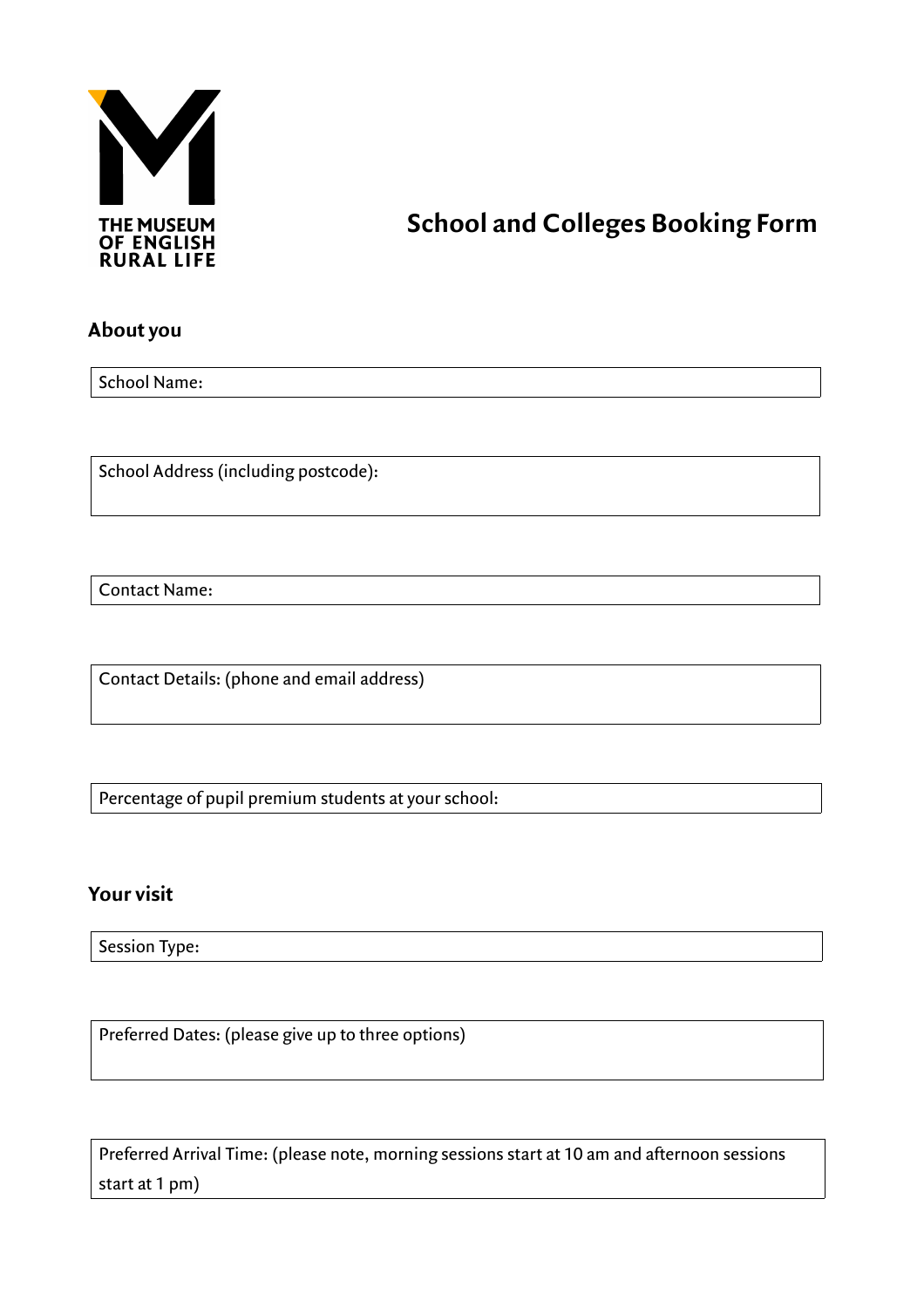Group Leader on the day (if different from contact above). Name and contact mobile **number:**

### **Your students**

Number of Students: (please note, as part of our covid safety measures we are currently limiting group size to a maximum of 15 students)

Number of Leaders:

Key Stage:

Year Group:

Do any students have additional needs? If yes please provide details which would be useful for session leader to know as part of their planning for your visit:

## **Tailoring your experience**

Reason for your visit to The MERL (eg how does the session complement the curriculum, what prior information will your students know about the topic, what are your learning objectives for the visit)